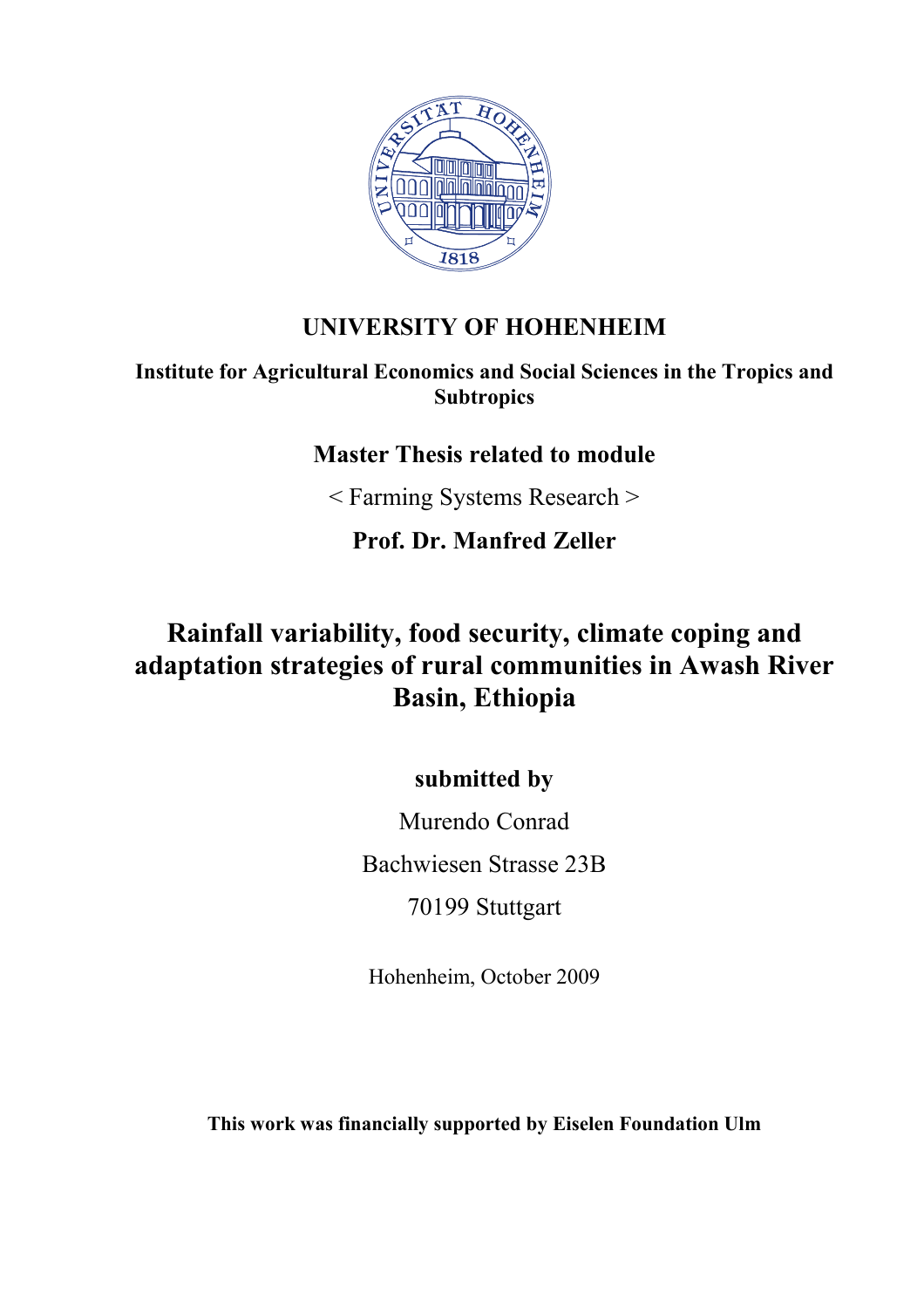## **Declaration**

Herewith I declare under oath that I accomplished this work independently and without outside help; in the document all consulted sources are mentioned as such I have not made use of any other resource.

The thesis has not been submitted for evaluation to any other assessment institute. Furthermore I agree with displaying the document in the library of institute 490a, implying the possibility of its exploration and borrowing by others.

Date: ………………………………………………

Signature: …………………………………………